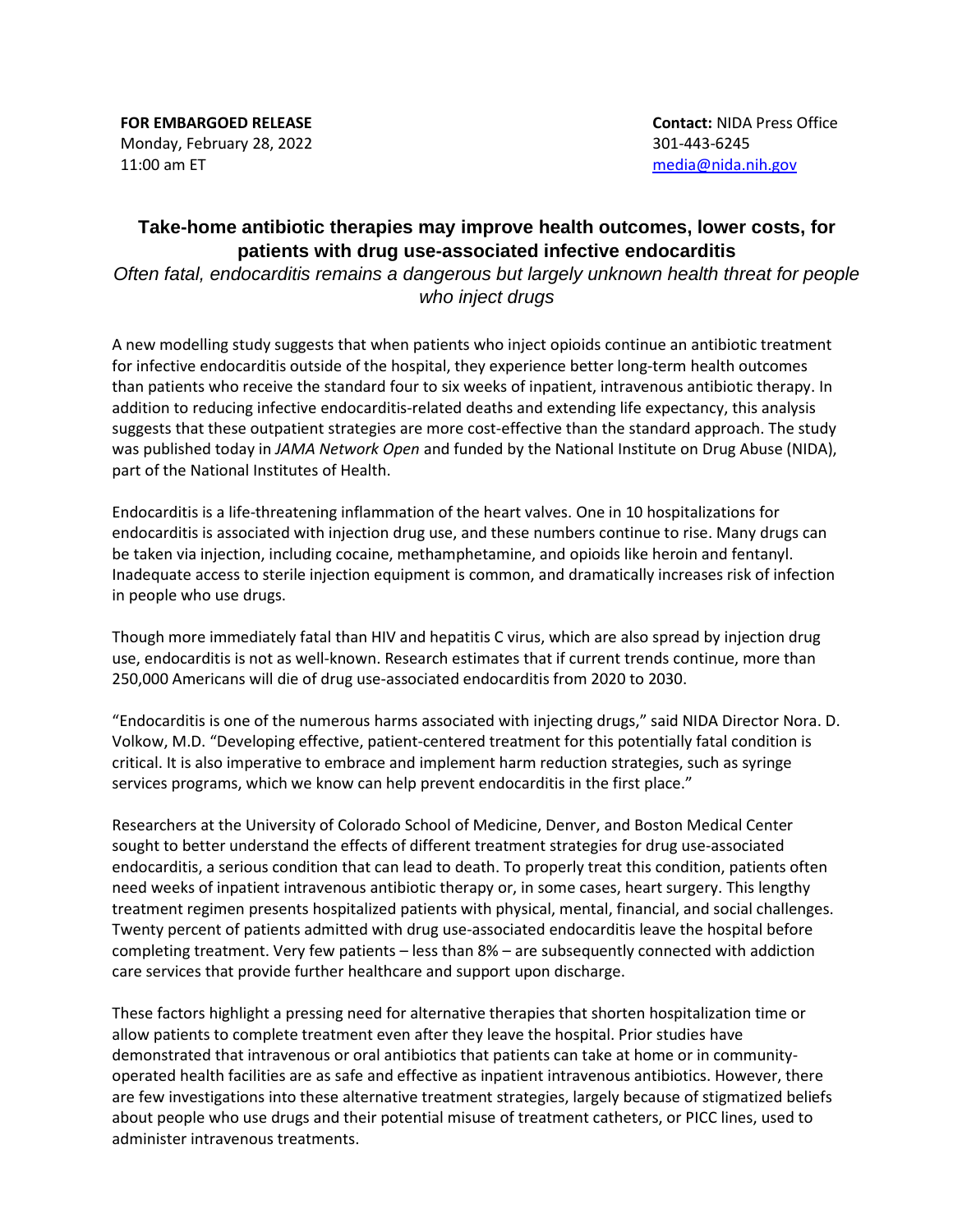Led by Joshua Barocas, M.D., associate professor of medicine at the University of Colorado School of Medicine, Denver, researchers investigated the efficacy of outpatient treatment for infective endocarditis. They created a robust model that simulated the natural history of injection opioid use in 5 million individuals. The population for this model had a mean age of 42 and were 70% male, reflecting the age and gender demographics for the U.S. population who inject opioids, informed by previous studies and the U.S. Census.

The researchers compared life expectancies, rates of treatment completion, endocarditis and overdose deaths, and average costs across four treatment strategies in these individuals. Two of these treatment strategies offered the standard four to six weeks of inpatient intravenous antibiotics, either with or without inpatient addiction care services. The other two strategies provided three weeks of inpatient intravenous antibiotics and addiction care services followed by either outpatient intravenous or oral antibiotics.

Of note, the scientists accounted for socioeconomic challenges such as homelessness by assuming that only half of the hospitalized patients could receive at-home intravenous antibiotics.

In individuals hypothesized to contract infective endocarditis according to the model, the researchers found a substantial increase in life expectancy and reduction in deaths caused by endocarditis or overdose for individuals who received outpatient intravenous antibiotics, oral antibiotics, or inpatient addiction care services in addition to standard treatment compared to the standard approach. Of all four strategies, the addition of oral antibiotics and outpatient intravenous antibiotics led to the greatest cure rates (80.3% and 78.8%, respectively, compared to 77.6% for inpatient intravenous antibiotic therapy plus addiction care services and 77.6% for inpatient intravenous antibiotic therapy only).

The strategy that included outpatient intravenous antibiotics also cost less than any of the other strategies (\$412,150 per person compared to \$413,920 for additional oral antibiotics, \$416,570 for inpatient intravenous antibiotics, and \$416,990 for inpatient intravenous antibiotics and addiction care services). The researchers suggest that these strategies could save the healthcare system more than \$6 billion in hospitalizations alone for the yearly estimated 750,000 Americans who inject drugs.

The researchers say these results should be tested in randomized clinical trials that do not exclude people who inject drugs from participation. They also emphasize the need for a national surveillance system for injection drug use-related endocarditis, based on existing surveillance strategies for HIV and hepatitis C. Expanding research in this area could strengthen evidence for patient-centered decision making when offering treatment strategies for endocarditis.

"Outpatient treatment approaches for endocarditis may not only save lives, but also save money that could then be allocated to evidence-based programs for the opioid crisis," said Dr. Barocas. "These strategies include promoting safer injection and other harm reduction techniques, improving access to medications for opioid use disorder, and funding outpatient support systems. This would allow people who use drugs to not only heal from endocarditis but do so in a way that they can more easily return to work, to life, and to family."

**Reference:** JW Adams, et al. *[Simulated cost-effectiveness and long-term clinical outcomes associated](http://jamanetwork.com/journals/jamanetworkopen/fullarticle/10.1001/jamanetworkopen.2022.0541?utm_source=For_The_Media&utm_medium=referral&utm_campaign=ftm_links&utm_term=022822)  [with strategies for addiction care and antibiotics for infective endocarditis related to drug use](http://jamanetwork.com/journals/jamanetworkopen/fullarticle/10.1001/jamanetworkopen.2022.0541?utm_source=For_The_Media&utm_medium=referral&utm_campaign=ftm_links&utm_term=022822)*. DOI: 10.1001/jamanetworkopen.2022.0541 (2022).